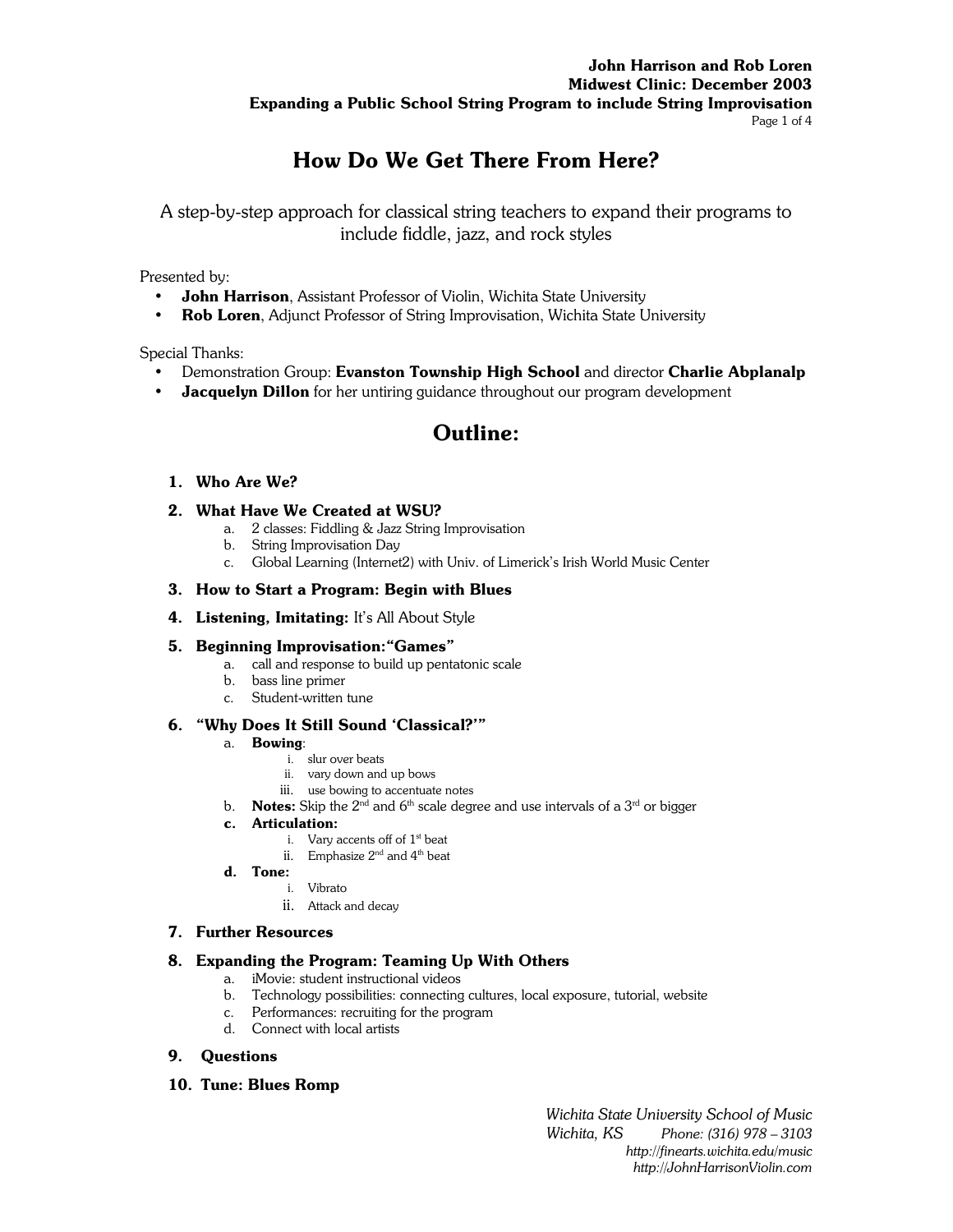# **John Harrison and Rob Loren Midwest Clinic: December 2003 Expanding a Public School String Program to include String Improvisation**

Page 2 of 4

### **Resources:**

#### **Listening List:**

#### **Old Time**

**Eck Robertson**-'Old Time Texas Fiddler' (1922-29) - County Records

**Ed Haley**-'Forked Deer' -Rounder Select

**Tommy Jarrell**-'The Legacy of Tommy Jarrell (Vol.1) Sail Away Ladies'-County Records

**Bruce Molsky**-'Lost Boy' -Rounder (CD 0361)

#### **Bluegrass**

**Bill Monroe**'s fiddlers-'The Music of Bill Monroe' (4CD's) MCA

**Richard Greene**-one of my favorite fiddlers-very inventive and clean-'Wolves A'Howlin'-Rebel Records (REB-CD-1730)

#### **Western Swing**

**Johnny Gimble**-'The Texas Fiddle Collection' **Paul Anastasio**-www.swingcatenterprises.com

#### **Blues Fiddle**

**Lonnie Johnson**-'Violin, Sing the Blues For Me: African-American Fiddlers (1926-49)'-Old Hat

**Howard Armstrong**-'Martin, Bogan and Armstrong' - Folk Lyric (003)

**Clarence Gatemouth Brown**-'The Blues Ain't Nothin' - Bluebird (33033)

#### **Jazz Violin**

**Stuff Smith**-Rhythmic, really swingin' **Stephane Grappelli**-Need I say more? **Claude Williams-**Still swingin' in his 90's **Jean Luc Ponty**-Electric violin pioneer (Aurora and Imaginary Voyage are especially good)

#### **Mark O'Conner**

In a category all by himself; he has changed the face of violin playing forever! 'Heroes' Warner Bros. (9 45257-2) '30 Year Retrospective' (OMAC Records-5)

#### **Other Fiddle Players Who Play Blues:**

**Johnny Frigo** - swing **Darol Anger** – fiddle & swing **Tracy Silverman** – swing & rock **Evan Price** – fiddle & swing **Matt Glaser** – fiddle & swing **Michal Urbaniak** – rock & blues **Buddy Spicher** – County Western **Mark Wood** – Rock **Joe Venuti** – swing **Eddie South** - swing **Svend Amussen** – swing

**Soldier String Quartet** – rock & blues **Turtle Island String Quartet** – fiddle & jazz

#### **Websites**

www.fiddle.net Go to fidlLinks www.fiddlechicks.com A great all-women's group

www.siegelproductions.ca Cois Siegel's Fiddle Page-tons of pictures and info www.lightbubble.com/bowed Bowed Electricity–Electric Violin website www.StringsCentral.com Great resource for music for alternative strings

#### **Books & Music**

**Julie Lyonn Lieberman**. Lots of great fiddle and improv books. An unbelievable resource. Go to JulieLyonn.com **Randy Sabien**-*Jazz Philharmonic*, Alfred Pub. 2000 (ISBN 0-7390-1038-7) These are great for M.S.

 and H.S. groups. Soloes are written out, but can be made up and played over the changes **Martin Norgaard**-*Jazz Fiddle Wizard* & *Jazz Fiddle Wizard Junior*, Mel Bay Pub. 2000 (MB98379BCD) Good step by step

approach to fiddle improv **Bert Ligon**-Music for Jazz String Ensembles. These are excellent charts. Contact Bert at: Bligon@mozart.sc.edu **Turle Island String Quartet**-available through sharmusic.com or tisq.com. Advanced **Latham** *Music-Jammin' Jazz Standards for String Quartet.* Latham-music.com

#### **Videos**

**Darol Anger**-*Blues on the Fiddle*, Homespun Tapes, 2001-This is really excellent and fun. **Richard Greene**-*Bluegrass Fiddle*, Homespun Tapes, 1998 -This is truly well done **Matt Glaser**-Swingin Jazz Violin, Homespu

# **Bowing Patterns:**



 *Wichita State University School of Music Wichita, KS Phone: (316) 978 – 3103 http://finearts.wichita.edu/music http://JohnHarrisonViolin.com*